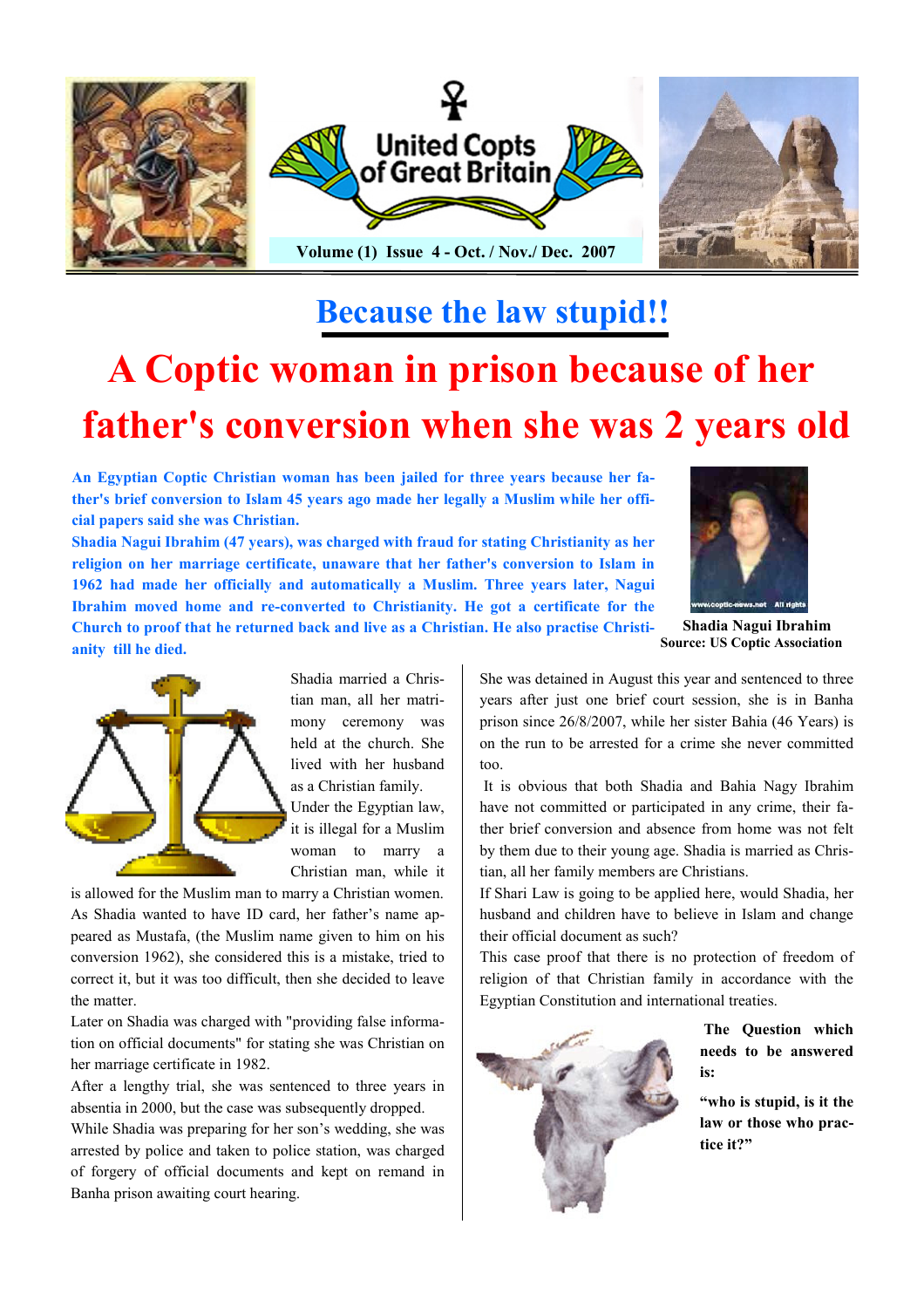

# The Grand Sheikh of Al-Azhar Dr. Sayed Tantawi visited the Coptic Orthodox Church in London

#### Ekladious Ibrahim — London:

By own initiative which reflects the spirit of love and tolerance, the Grand Imam Dr. Sayed Al Tantawi, Grand Sheikh of Al-Azhar Mosque, accompanied by the Egyptian Ambassador to the United Kingdom H.E. Jihad Madi visited the Coptic Orthodox Church in the British capital London on 15th of December 2007.

He was received and welcomed at the Church of St. Mark, by His Grace Bishop Angealos of Stevenage , the proto-priest Fr. Antonius Thabet, Proto-priest Fr. Mikhail Ibrahim , Rev. Thomas Fayez , Rev. Shenouda Asham, and some members of the Coptic congregation.

It is known that the Grand Sheikh of Al-Azhar has a special place in the hearts of many Copts, the vast majority of them love and respect him for what distinguishes a spirit of love and being away from fanaticism. This is what was expressed during his visit saying, "We are all sons of one father is Adam, a mother of one is Eve, and we are all brothers and sisters, live in love and peace. Those who abuse others, what would benefit them?!".

He also focused on the close relationship with HH Pope Shenouda III which is based on a practical love and respect, and not by talking only. He said that he is going to return back to Egypt to celebrate Eid Al Audha with his muslims sons, and His Holiness Pope Shenouda with a delegation from the Church will attend Al-Azhar to visit to congratulate us for the Eid, As we go to the head of a delegation from Al-Azhar of the headquarters of His Holiness congratulations for Christmas.

## An Egyptian Missionary Arrested in Philippine

COTABATO CITY, Philippines--The Egyptian missionary Sheikh Mohammad Al Sayed, Ahmed Mussa, a teacher of Arabic language and Islamic religion at a philippine's Islamic School was arrested one week before Christmas for allegedly plotting a Christmas bomb attack, and was released by police over the weekend after a local court allowed him to post bail.

The police and military team raided his rented apartment and reportedly found materials for homemade bombs, 60 mm mortar ammunition, timing devices, nine-volt batteries, schematic wiring diagrams for blasting, and a military manual of the Moro Islamic Liberation Front.

Reports from Cairo also identified him as an envoy of Sunni Islam's highest seat of learning, the Al Azhar. The institution's grand imam had told Egypt's official Mena news agency that Mussa was arrested "by mistake" and that he was personally following up the case of Sheikh.

Agence France-Presse reported that Egypt's religious affairs ministry issued a statement saying that Sheikh Mussa was being well treated but that there were contacts at the highest

 It is noteworthy that the Grand Imam has been invited to come to London by the Egyptian ambassador HE Jihad Madi to visit and confidence on the health of one of the imams of the Islamic Center at Regent Park in London who has been attacked in his office at the Islamic Center which



led to his loss of eyesight completely, and caused resentment in Britain Egyptian Muslims and Christians , and received great attention from Mr. President Hosni Mubarak, President of Egypt, the Prime Minister and the Egyptian Minister of Foreign Affairs and the Egyptian ambassador and all members of the Egyptian diplomatic mission embassy, and the Egyptian clergy the Christians and Muslims.

Ar wvery time the Grand Sheikh Dr. Sayed Tantawi visit Britain , he is keen to visit Dr. Rowan Williams, the Archbishop of Canterbury headquarters of the "Lambis Palace" in the framework of continuing to build bridges of love and understanding between Muslims and Christians, through meetings of the Committee of the dialogue between religions latest of which was last September. The Deputy head of Al Azhar sheikh Omar Al Deeb attended that annual meeting as a representatives of Al-Azhar with representatives of the Anglican Church (Episcopal).

level between the two governments to try to secure his release.

"Sheikh Mussa is a man of faith who represents a prestigious religious institution," the ministry said.

Egyptian Ambassador Salwa Moufid Kamel Magarious visited Sayed over the weekend and said his presence in Mindanao as an Islamic missionary was covered by a bilateral agreement between the Philippines and Egypt. But the government's Anti-Terror Council bristled Tuesday at the claim that Mussa was arrested by mistake.

France-Presse, Mindanao Bureau

#### Join and support UCGB

To Join the United Copts of Great Britain Write to : E-mail: info@unitedcopts.org Or log on: http://www.unitedcopts.org And fill the form Or speak to Tel: 07976710729

To Support United Copts of Great Britain: You can fill in the Standing Order attached or log on: http://www.unitedcopts.org/images/stories/pdf/ucgb% 20standing%20order.pdf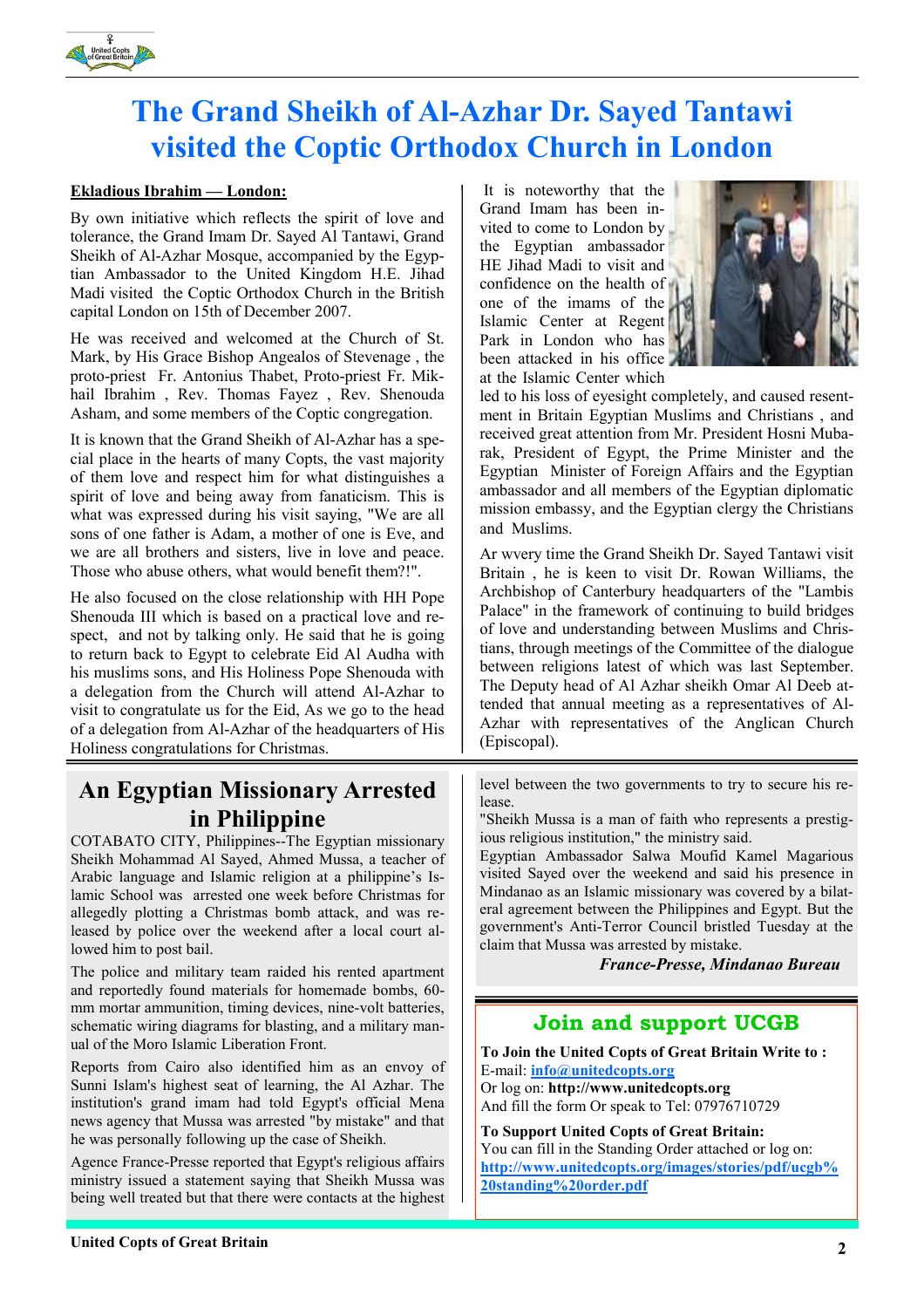

# Why we call for Radical Muslims to be excluded from the political process?

By: Dr. Ibrahim Habib



### There should be no democracy for the enemies of democracy

First, quoting from Victor Davis Hanson article "Traitors to the enlightenment" he said: "The first Western Enlightenment of the Greek fifth-century B.C. was the beginning of an attempt to bring to the human experience empiricism, self-criticism, irony, and tolerance in thinking. The second European Enlightenment of the late 18th century followed from the earlier spirit of the Renaissance the Enlightenment nevertheless established the Western blueprint for a humane and ordered society. Now all that hard-won effort of some 2,500 years is at risk", Now we can see the Radical Islamic ideology has infiltrated Europe; the pampered and frightened Western public is caving in to barbarism. Caving in comes under so many disguises and names, you hear of Islamo-fascism, political correctness....etc. In Europe write a novel deemed critical of the Prophet Mohammed, as did Salman Rushdie, and face years of ostracism and death threats — in

the heart of Europe not less. Compose a film, as did Theo Van Gogh, and find your throat cut in "liberal" Holland. Or better yet, sketch a cartoon in postmodern Denmark, and then go into hiding. We knew it right from the beginning, we, the Christian minority in the Middle East, who suffered the resurgence of Radical Islam in Egypt from the seventies onward, which is now a global phenomenon. Should the West lean a lesson from what happened to Middle East Christian minorities? Yes it should.

 Radical Islam we now understand is a fascist, supremacist, coercive ideology, bent on changing the world by fear and intimidation to dominate the world, it does not believe in the elemental freedoms, the equality of mankind or democracy.

 When Mohammed Ahmed Hegazi converted to Christianity in Cairo in August this year, what happened? Muslim scholars openly asked for his execution. Radical

Islam is the greatest threat to personal safety and political freedom in the world in the  $21<sup>st</sup>$  centaury. Now in spite of the continual attempts at polishing Radical Islam by well organized and well financed organisations, and they are so many, but they all have their roots in, and originate from the Muslim Brotherhood ideology, it is obvious that the Muslim Brotherhood agenda, in spite of all rhetoric, has not moved an iota since its inception following the fall of the Ottoman empire. Muslim Brotherhood was established in Egypt in 1928 by Hassan El-Bana in Ismailia to revive the idea of Islamic Khalifa.

 The principles of Muslim Brothers remains, as per "Milestones" book by Sayed Qutb aspiring to Building the Muslim individual, the Muslim family, the Muslim society, the Muslim state, the Khalifa, and eventually Mastering the world with Islam.

 The motto of the Muslim Brotherhood remains Allah is our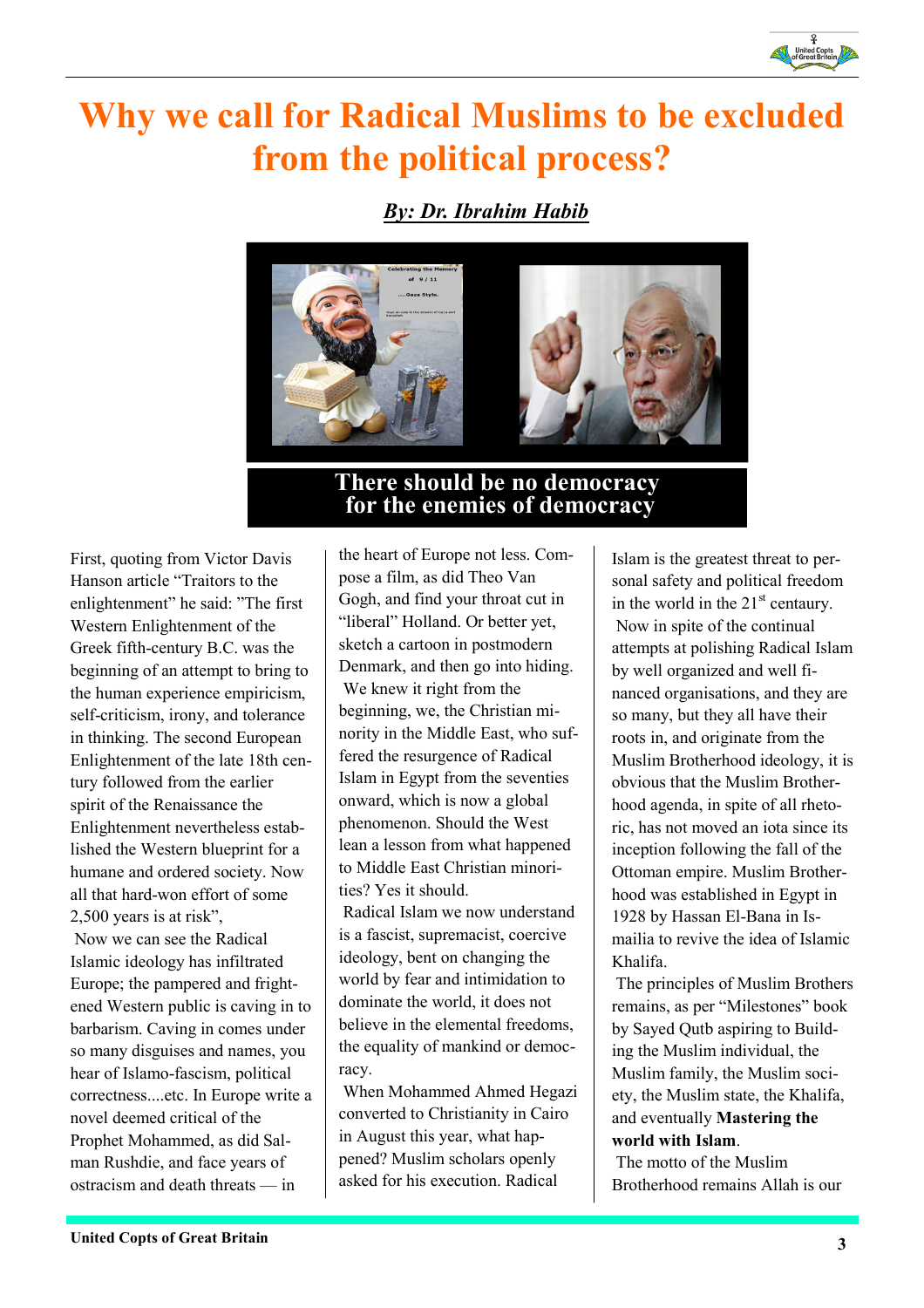

objective. The messenger is our leader. Quran is our law. Jihad is our way. And Dying in the way of Allah is our highest hope with the Quran and two swords as the emblem.

 As stated in the organization's charter and on its website, the Muslim Brotherhood seeks to install an Islamic empire ruled under Sharia Law and a Caliphate across the Muslim world and ultimately the entire world, through stages designed to "Islamisize," incrementally, targeted nations. We can witness this very action taking place in Europe today.

 The Muslim Brotherhood has succeeded in setting up numerous US front groups since the 1990s that should be regarded as hostile and a threat to the United States, according to Stephen Coughlin, a lawyer and military intelligence specialist on the Pentagon Joint Staff.

 In a September 2007 memorandum, Coughlin explains that many US Muslim aid and civil rights groups viewed as moderate by the Justice Department and other government agencies are linked to the pro-jihadi Muslim Brotherhood. The groups are also engaged in influence and deception operations designed to mask their activities and the overriding goal of their organization that being the advancement of Islamofascists doctrine within the United States , all is done by deception.

 In "Ikhwan in America Plan" a document written by Muslim Brothers in America and made of 20 points it says, "The process of settlement is a 'Civilization-Jihadist Process.' The Ikhwan must understand that their work in America is a kind of grand Jihad in eliminating and destroying the

Western civilization from within and 'sabotaging' its miserable house by their hands and the hands of the believers so that it is eliminated and God's religion is made victorious over all other religions." In a TV interview I took part in, with Sameh Fawzi a few months ago; when I asked Esam El-Erian, defined as a senior leader in the Muslim Brotherhood and also he is a master of deception by trade the questions:

 Is Muslim Brothers going to apply Sharia if they seize power or not? Is Jihad part of their manifesto to spread Islam or not? "See motto" Are Christians equal citizens or Dhimmies? And Sameh asked him what he thinks of their Mufti Sheikh Abdulla El-Khatib fatwa when he said openly in El-Da'awa magazine that Christians should be expelled from the army and churches should not be allowed to be built in cities which were taken by fight like Alexandria ? Are we equal in rights to get to leadership positions? What is called in Islamic jurisprudence "Welayat?"

 Do Christian mothers have right to custody of her minor children when the father converts to Islam? Are Muslims under Muslim Brotherhood rule allowed to convert to Christianity according to article 18 of the International declaration of Human rights and the International Covenant on Civil and Political Rights and other international covenants?

 Mr. Esam El-Eryan answers were as expected ambigious, full of rhetoric, never answered the points about custody and freedom of religion.

I feel that now is the right time to intensify our efforts to expose the real darkness inside Radical Islam agenda to the whole world. As Baroness Cox said in the first issue of United Copts Magazine "Your experience should therefore be invaluable in helping us all to understand and to withstand Radical Islam. Radical Islam is no longer Coptic concern but GLOBAL CONCERN,

 There should be no democracy for the enemies of democracy.



Is Islam the solution???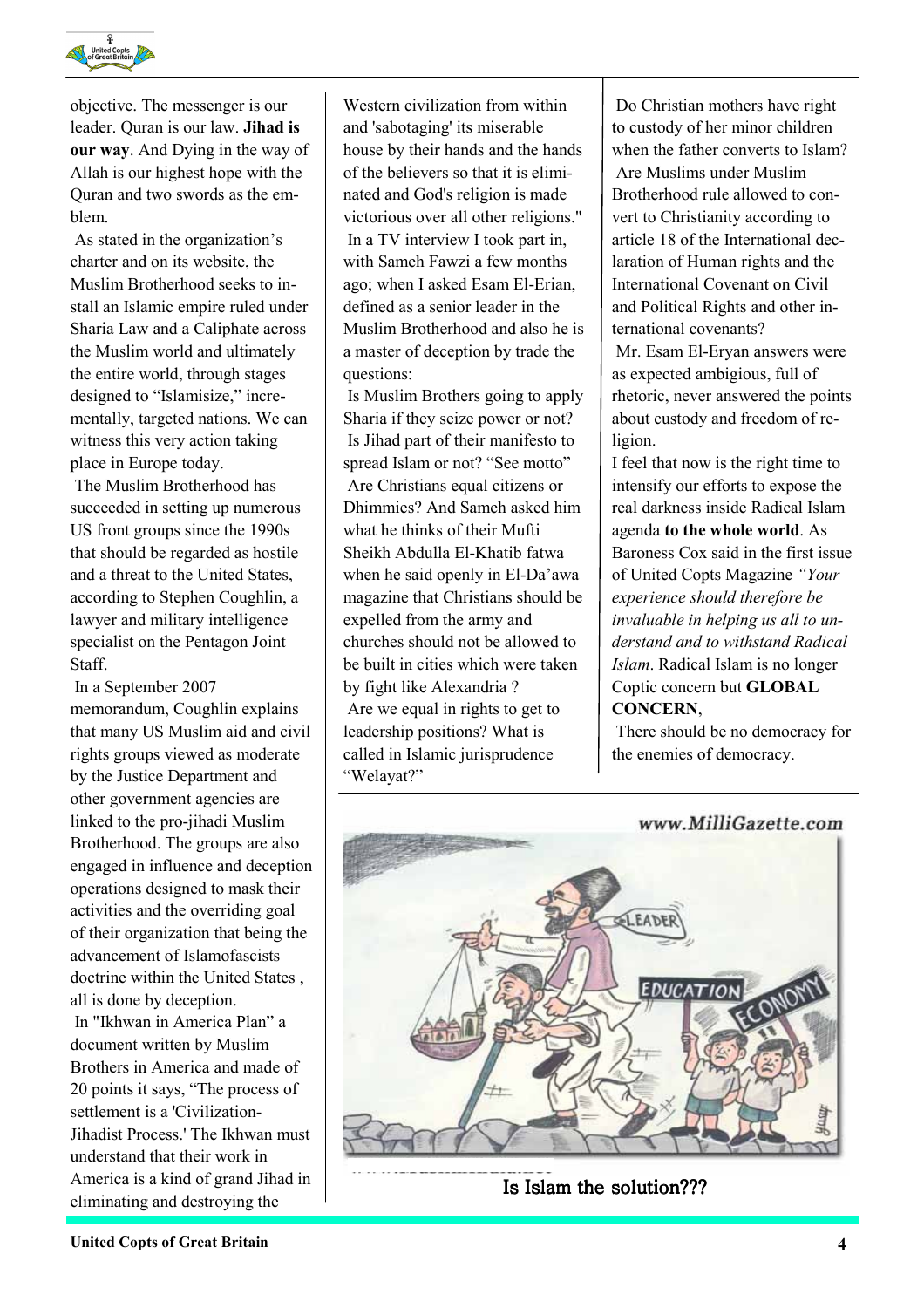

# وا أسفاه ..!! أحداث إسنا خيانة لمصرنا ما بعدها خيانة

يؤسفني أن اطرح اليوم أمام الضمير العالمي صفحة جديدة من الإرهاب الأمني المتأسلم , المنظم المدروس الذي حدث في مدينة إسنا وأضيف هذه الصفحة لكناب أسود عمره أربعة عشر قرناً.

ما حدث في مدينة إسنا يصيب جبين الألفية الثالثة بالخزي والعار ولا يستطيع أحد مهما علا شأنه وارتفعت مكانته أن يلومنى لمخاطبة الضمير العالمي.

فالضمير المصري تنقب وتحجب منذ زمن طويل وتفرغ لخرافات وتُرَاهات ظلمة البادية والجاهلية.

فما حدث في مدينة إسنا كان نتيجة لاحتقان طائفي وأمنى شديد سبقه حقد طائفي وأمنى دفين ومن أسباب هذا الحقد:۔

أولاً : إعادة بناء كنيسة الأم دولاجي بعد عراقيل أمنية وطائفية استمرت لمدة ثلاثين عاماً حتى أوشكت هذه الكنيسة القديمة المتهالكة على السقو ط

<mark>ثانياً</mark> : نجاح إصرار الشعب القبطي في يوم الثلاثاء 4/12/2007م في عودة فتاة الشغب المختطفة ¸ وهذا أمر لم يعتاده الأمن والرأي العام المتأسلم

ومن حقدهم خرج احتقانهم، وهذا أمر ليس للأقباط ذنب فيه، فبدأ خفافيش حراس ظلمة الجاهلية يضعون في طريق الأقباط المسالمين المطحونين فخاخ الظلم والتعصب والتعسف متمثلة في محجبة تحرش بها قبطيان,.. وأخرى منقبة تعرَّض لها قبطي بعد سرقة شيء من محله التجاري، وتناسوا كل جرائمهم في حق كنائسنا وشعبنا ونساءنا منذ أن لمعت سيوفهم فى القديم وحتى اليوم

وسرت هذه الشائعات وانتشرت ونجحت في إضرام نار التعصب والحقد الكامنة في عمق موروثات التخلف والتعصب والإرهاب ، وقام السوقة والرعاع بتجريد الشابين من ملابسهما، ثم السير بهما عاريان تماماً في الطريق العام!!!! واأسفاه إإ فهذا مجتمع قتل الحقد والتعصب الوارد إلينا من الخارج فيه كل قيم الحب والتراحم والتسامح

وبدأت بعد ذلك جميع الأجواء الطائفية في التوتر والاشتعال وارتفع صوت التخلف والتعصب، ولم يرتفع أي صوتّ للعقل لا من رجالات الدين الإسلاميّ الأجلاء ولا من أعضاء مجلسي الشعب والشوري .. ولا ً من رجال القانون والأمن ليقول إهدأوا ونعقلوا المنهم برئ حنى تثبت إدانته!!!!!

وجاءت القولة الثانية أن القبطي كشف نقاب المنقبة لتزداد نار الهمجية والجاهلية لتشتعل وهي لا تشتعل إلا بتوافه الأمور وأرذلها.

أحداث ليلة الأحد المو<u>افق 16/12/2007م</u> بدءاً من الساعة التاسعة من مساء يوم السبت 15/12/2007م بدأت جحافل السوقة والرعاع والدهماء تساندهم وتحركهم الجماعات الإرهابية المتأسلمة في التجمع في عدة أماكن في مدينة إسنا، مع صمت ولامبالاة أمنية شديدة ً، حتى تجاوز عدد هؤلاء الآلاف ِ

هذا التجمع بهذه الجراءة والتحدي للقانون

بقلم: القمص صر ابامون الشايب أمبن دبر القدبسبن الطو د الأقصر



والشرعية تم لتأكدهم أن هناك توانٍ أمنمِ وتحريض أمنى وتشجيع أمنى، ثم قام بعد ذلك المخبر السري (سيد القرن) بالمرور على جميع المحال والمتاجر الخاصة بالأقباط وقال لهم :

"أغلقوا متاجركم لأنه سوف تحدث مظاهرات عنيفة''. ولا أعتقد أن هذا المخبر قام بهذه المهمة من نفسه دون تفويض وللأسف ابتلع هؤلاء الأقباط البسطاء الطعم وأغلقوا متاجرهم والتزموا منازلهم .

وتحركت هذه الجحافل الظلامية الحاقدة تقودها الجماعات المتأسلمة في عدة اتجاهات فمنهم من نوجه إلى كنبسة السبدة العذراء وقذفها بالحجارة وبالكرات النارية المشتعلة

ومنهم من قام بنهب وسرقة المحال التجارية الخاصة بالأقباط على مسمع ومرأى من رجال الأمن الذين أعماهم التعصُّب والحقد وظل الأقباط يصرخون ويستنجدون بالأجهزة الأمنية وبعضوي مجلسي الشعب والشورى وأعضاء المجالس المحلية والجميع يؤكدون للأقباط المتواجدون في منازلهم ( أن كل شيء تمام وعلى ما يرام)

واستمرت عمليات السلب والنهب من الساعة العاشرة من مساء يوم السبت حتى الساعة الرابعة من صباح يوم الأحد 16/12/2007م ولكي يطمسوا جريمة النهب والسرقة قاموا بحرق هذه المحلات.

الخلاصة

<mark>أولاً</mark>: تواطؤ الشرطة مع السوقة والرعاع والدهماء والجماعات المتأسلمة ليس بجديد ونحن نعرفه تماماً ولا نستغرب منه , فماذا ننتظر من

رجل شرطة تخرج من كلية تأسلمت منذ زمن بعيد فهي لا تقبل إلا نسبة 2% من المسيحيين ¸¸وهذا الخريج يفتقر لقيم الاستنارة الفكرية ¸ تربى على قيم الدكتاتورية ¸ وتهميش دور الأقباط في هذا الوطن ¸ واحتقار كل قيم المو اطنة

<mark>ثانيا</mark>: لماذا لم يستطع رجال الأمن وأمن الدولة وأعضاء مجلسي الشعب والشورى والمجالس المحلية منع أي تحرك إرهابي تخريبي متطرف على الأقباط قبل حدوثه؟

لماذا يقفون دائما موقف المتفرج؟ ولماذا يظهرون دائماً بعد أن يتمم ويحقق هؤلاء الإر هابيون أهدافهم؟ هذا عاراً ما بعده عار !!!

**ثالثًا**: لابد أن يرفض الأقباط الفكرة البدائية القادمة من أعماق الجاهلية التي تسمى بالمجالس العرفية!!!! وهي عبارة عن عباءة فضفاضة يختفى تحتها الإرهاب الأسود الموجه للأقباط فكيف تنغيب وتعطل وتهمش سلطة الدولة ¸ وأيضاً تحتقر ثقافة المجتمع المدنى من أجل مجالس هزيلة ¸ تعتبر وصمة عار على جبين القانون والتحضر

رابعاً: الهجوم المكثف المنظم على الكيان الإقتصادي القبطى أمر خطير لا يمكن السكوت عليه وهو ضمن منظومة إجرامية تقوم بها الصحافة الصفراء , على رجال الإعمال الأقباط ونخشى أن تمتد هذه الحملة إلى مدن أخرى مثل مدينة الأقصر

<mark>خامساً :</mark> مراجعة التكوينة الثقافية للعقل القبطي حتـي نـعرف مـا هو التسامح وكيف يكون ,, وهل التسامح يسلب القبطي كل حقوقه في الدفاع عن نفسه وعرضه وشرفه ورزقه .

<mark>سلاسا</mark>: هؤلاء المسئولون سواء في الشرطة أو في أمن الدولة أو في مجلس الشعب والشورى أو المجالس المحلية يسيئون لمصر أكبر إساءة ¸ عندما بضعون مبولهم الطائفية والتعصبية فوق مصلحة مصر .

واأسفاه إإ خيانة لمصر ما بعدها خيانة

أخيراً فقد الأقباط في إسنا الإحساس بالأمان والثقة في رجل الأمن والمحبة والنواصل مع أعضاء مجلسى الشعب والشورى والمجالس المحلية وأن صوتهم لم ولن يصل إلى سيادة الرئيس حسنى مبارك كما هو الحال بالنسبة لأي شيء يخص الأقباط ولكنه قد وصل إلى قلب الله الحنون ولن يترك هذا الظلم والعبث يطول!!!

## تقدير خسائر الاقباط بمدينة اسنا

نشرت صحيفة الاهرام القاهرية خبراً يقول "وافق السيد عبدالسلام المحجوب وزير التنمية المحلية علـي صرف تعويضات للمتضررين من أحداث إسنا في محافظة قنا، حيث قدرت خسائر هم بنحو مليون و265 ألف جنيه. وصرح السيد مجدي أيوب محافظ فنا بأن التلفيات شملت17 محلا تجاريا وسيارة حديثـة، وتلفيات بسيطة بكنيسة السيدة العذراء مريم إثر تحطم بعض ألواح الزجاج في واجهتها.

غير ان البعض من اهالي المنطقة يقول ان التلفيات تقدر بحوالي 8 مليون جنيه ، والمطلوب هو تعويض المتضررين بالارقام الحقيقيه و ليس فرض اى رقم. ويقال انه تم دفع التعويض. كما طالب الاقباط في اسنا بأن يتم القبض على المتسببين في اعمال التخريب والترويع وتقديمهم للمحاكمه، مع فتح الكنيسه المغلقه من ايام السادات، وتصليح ما خلّفه اعتداء الرعاع الغوغاء بالكنانس والمحلات ، وانّ يتم سحب الملف القبطي من الامن بدون تطيق لان الامن متواطيء و هو السبب في كل ما يحدث للاقباط . | وطالبوا ايضا بعزل مدير الامن ومباحث امن الدوله من وظائفهم نتيجه التراخى والقصور الشديد مع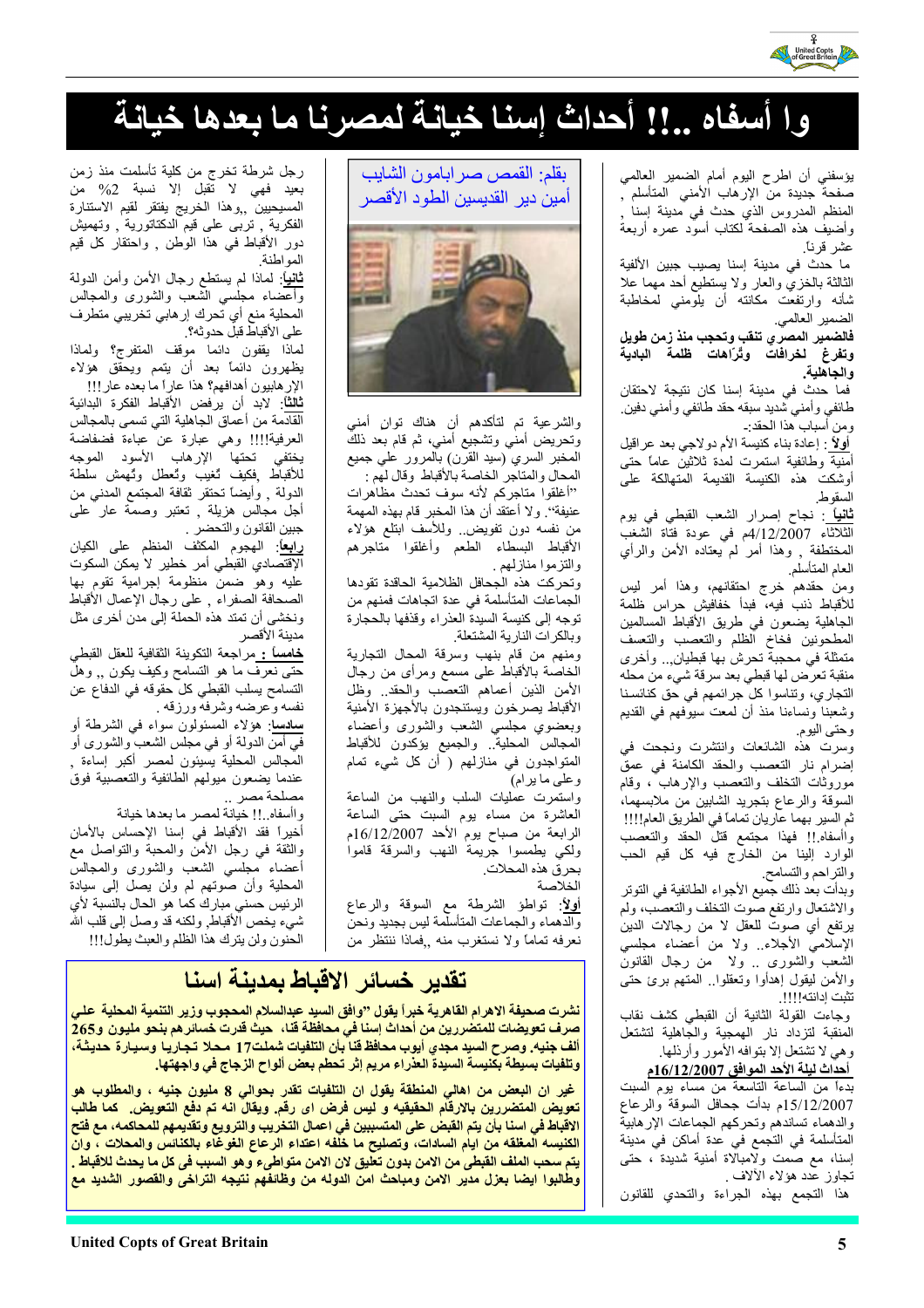

# The Problem of the Egyptian Muslim Brotherhood MIDDLE EASTERN OUTLOOK By Jeffrey Azarva, Samuel Tadros

On June 20, 2007, the U.S. Department of State's Bureau of Intelligence and Research convened a meeting of U.S. intelligence officials to weigh the prospect of formal engagement with the Egyptian Muslim Brotherhood,[1] known in Arabic as al-Ikhwan al-Muslimin. The session was the result of several years of discussion about engaging the group considered by many to be the fountainhead of Sunni fundamentalism.

Although the Bush administration established a diplomatic quarantine of the Brotherhood after September 11, 2001, members of the U.S. House of Representatives held several meetings in Egypt in the spring of 2007--almost three months before the State Department meeting--with Muhammad Saad al-Katatni, an independent member of the Egyptian parliament and the head of its Brotherhood-affiliated bloc. On April 5, 2007, House Majority Leader Steny Hoyer (D-Md.) broke with convention and met with Katatni at the Egyptian parliament building and at the residence of U.S. ambassador to Egypt Francis J. Ricciardone. Then, on May 27, 2007, a four-member U.S. congressional delegation led by Representative David Price (D-N.C.) met with Katatni in Cairo.

Following Hoyer's visit, the U.S. Embassy in Cairo dismissed Egyptian criticism that his meetings presaged a reversal of U.S. policy.[2] In November 2007, Ricciardone also played down the meetings when he claimed that U.S. contacts with nominally independent Brotherhood members did "not imply American endorsement of the views of the individual parliamentarians or their political affiliates."[3] Despite this reassurance, the meetings with Katatni are indicative of opinion leaders, both inside and outside the U.S. government, warming to the idea of dialogue and reconciliation with the Brotherhood.

While acknowledging doubts about its democratic bona fides, recent essays and opinion pieces featured in Foreign Affairs, The New York Times Magazine, and the Boston Globe have all suggested that engagement with the Egyptian Brotherhood--the progenitor of every major Islamist movement today--could serve U.S. interests in spreading democracy to the Arab world.[4] In 2006, a much publicized white paper by the Carnegie Endowment for International Peace likewise concluded that, despite several "gray zones" of ambiguity in Islamist thinking, a "policy of engagement with Islamist organizations, particularly with their reformist wings, is the only constructive option open to organizations and governments that believe democratic development in the Middle East is in everybody's interest." $[5]$ 

The logic behind such reasoning rests on the supposition that, in a region where political Islam enjoys widespread appeal, so-called moderate Islamist movements are better suited to effect political change than their secular rivals. Given these organizations' large constituencies, it has become fashionable for engagement advocates to contend that representative governments can emerge in the Arab world

only if groups like the Brotherhood are integrated into the political process. In a country with strong Islamic currents like Egypt, such a policy would appear not only sensible but inevitable. Yet while the movement, established by Hassan al-Banna in 1928, constitutes the most organized and well-funded opposition in the country today--the byproduct of both its charitable services and da'wa (literally "call to God," or preaching) network that operate outside state control--any examination of its rhetoric and political platforms shows U.S. outreach to be premature. Despite its professed commitment to pluralism and the rule of law, the Brotherhood continues to engage in dangerous doublespeak when it comes to the most fundamental issues of democracy.

#### Islamic Law and a Civil State :

For all its talk of embracing liberal reform and a civil style of governance--albeit with a marja'iyya, or Islamic source of authority, at its core--the Brotherhood remains a dogmatic organization wedded to religious ideology. Nowhere are the perils of cooperation with the Brotherhood or its increased participation in the political arena more discernible than in the group's vision for a future Egyptian state. The Brotherhood's first political reform initiative, issued in March 2004, provides a window into the group's thinking. [6] Regarding the movement's ultimate goal, supreme guide Muhammad Mahdi Akef is explicit. He writes that the Brotherhood's "only hope, if [we] wish to achieve any progress in our lives, is to return to our faith and apply sharia [Islamic law]."[7] Akef explains that the "establishment of God's law is the real solution to all of our suffering, whether it is due to domestic or foreign problems. . . . This [the introduction of *sharia*] is achieved through the creation of the Muslim individual, the Muslim household, the Muslim government, and the state which leads Islamic nations and carries the banner of da'wa so that the world is fortunate enough to receive the best of Islam and its teachings."[8]

But since sharia has always resembled more of an everevolving set of rulings and interpretations than a codified legal system, the Brotherhood's appeal for Islamic law has aroused fears of just what its implementation would entail. Akef's initiative provides few specifics, but when he does elaborate there is cause for concern. For instance, under the rubric of building the "Egyptian human being," Akef stipulates that the media be purged of all material contradicting Islamic rulings; in the field of educational reform and scientific study, he seeks a greater emphasis on military training and memorization of the Quran; and with respect to cultural creativity and the arts, he calls for "conformity between the cinema and theater and the principles and values of Islam."[9]

Misgivings about the Brotherhood's desire for an Islamic state by no means end there. While Akef has maintained that the application of Islamic law would be consistent with that of Egyptian law--article 2 of the Egyptian constitution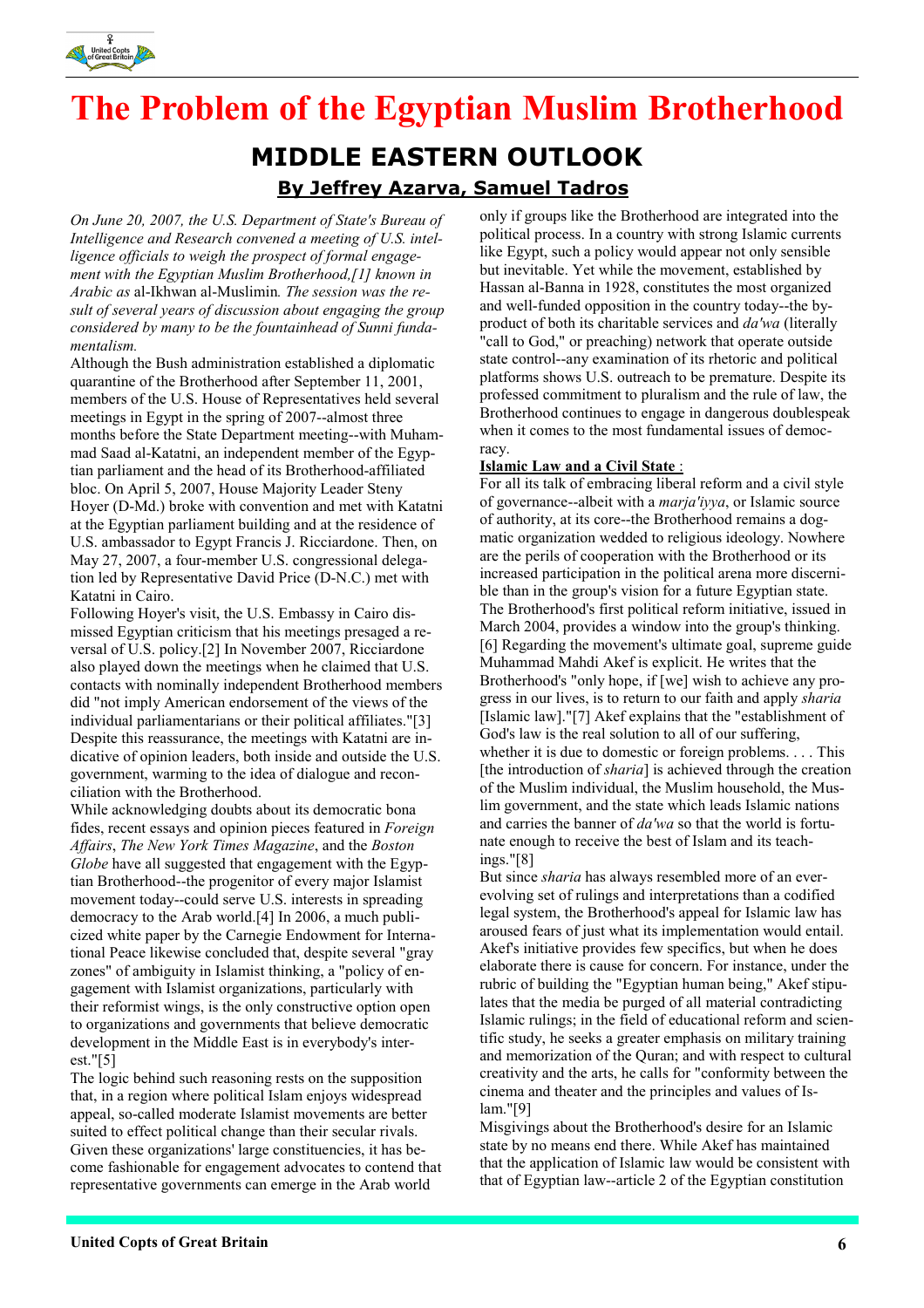

enshrines Islam as the official state religion and Islamic jurisprudence as the principal source of legislation--his claim has failed to assuage fears. President Anwar Sadat introduced the latter provision into the constitution in 1981 not to facilitate the enactment of Islamic legislation, but to appease his Islamist opposition as a means of undercutting leftist influence. To be sure, its effect on the drafting of legislation since has been minimal. Akef's explanation is insufficient to quell concerns about the conflicts that could arise in lawmaking should a Brotherhood plurality deem legislation "un-Islamic." Here, uncertainty abounds. What issues, for instance, would the group regard as divine and beyond the pale of elected officials? More importantly, how would the constitutionality of a controversial law be determined; that is, would independent arbiters, such as religious clergy, determine its compatibility, or would government institutions deliver a ruling? Perhaps of greater consequence, how would the Brotherhood respond to a decision that contravenes Islamic law?

Since 2004, Brotherhood members have tried to resolve these quandaries, but their statements have only served to muddy the issue further. The dissonance between the Arabic-language pronouncements of senior officials in the organization's Guidance Bureau and their softer, more elastic, English-language interviews and publications has generated greater skepticism about the movement's adherence to democratic values. In a July 20, 2005, interview with the Egyptian government weekly Akher Sa'a, Akef rekindled such doubts about an "Islamist free-elections trap" when he claimed: "We believe in democracy fully because it is the one that brings free and fair elections. But as for democracy without limits, which says that the people's opinion is everything, we say to it 'no.' People's opinion is guided by sharia."[10]

Six months later, Akef's words took on added significance when the Brotherhood registered unprecedented gains in the 2005 legislative elections. Independent candidates belonging to the group captured eighty-eight seats in the 454 member parliament despite contesting just 35 percent of the races.[11] Eager to put domestic and international concerns to rest after the elections, prominent Guidance Bureau member Abdel-Moneim Abul-Fotouh told the Englishlanguage Al-Ahram Weekly that, concerning Akef's stance, "No law, no matter how divine, can be enforced without the public's consent."[12] Muhammad Habib, Akef's deputy, later seconded Abul-Fotouh's view in an April 2007 interview with The New York Times Magazine when he declared that, should the People's Assembly (the lower house of parliament) propose a law in violation of *sharia*, the legislature would have ultimate jurisdiction in reconciling the matter. "The People's Assembly has the absolute right in that situation," Habib explained. "Parliament could go to religious scholars and hear their opinion, but it is not obliged to listen to these opinions."[13]

Abul-Fotouh's and Habib's comments may appear to reflect enlightened thinking, but when juxtaposed with the Brotherhood's most recent platform, disseminated to Egyptian intellectuals in August 2007 in a preliminary draft and intended as a blueprint for a civil party, they are far less reassuring. The program, according to the independent Egyptian daily Al-Masry Al-Youm, calls for the creation of a

"Supreme Ulama Council," a body of elected religious scholars that would review executive decisions prior to implementation for their compliance with Islamic law.[14] The platform states that while the body would serve in a consultative capacity, its opinions would be compulsory on matters governed by "proven [Islamic] texts,"[15] an amorphous term that could easily expand the council's authority. Muslim Brotherhood officials have defended the program as a trial balloon, but their claims miss the point. For a group sorely in need of revamping its public image, the mere reference to such a council, one reminiscent of Iran's wilayat al-faqih (guardianship of the jurists) system of governance, will recast discussion about its true intentions. The group's actions, especially in parliament, have also engendered little confidence in its agenda. Although the Brotherhood's growing presence in recent years has injected more accountability and debate into an otherwise anemic legislature--representatives from the ruling National Democratic Party (NDP) now attend committee voting sessions with greater frequency lest their more disciplined Muslim Brotherhood colleagues obtain a quorum- increased representation has done little to moderate the movement's ranks. Muslim Brotherhood lawmakers have often used their forum in parliament more to rail against what they perceive as Egypt's cultural decadence than to offer real prescriptions for the country's unemployment, inflation, or housing crises.

A 2005 study conducted by the Al-Umma Center for Studies and Development in Cairo revealed that of the total number of Brotherhood interpellations during the 2000- 2005 parliament, approximately 80 percent dealt with issues of culture, media, or education. The trend has carried over to the current parliament. In November 2006, Brotherhood member of parliament Ali Laban excoriated Education Minister Yousri al-Gamal for appointing Monica Chavez, a U.S. education expert, to administer a project reforming the country's curricula. "The appointment of an American expert to take responsibility for modernizing education in Egypt is an act of treason for which the minister should be executed," stated Laban, who is a visceral critic of the U.S. Agency for International Development's efforts in Egypt.[16] He recommended a similar punishment for Prime Minister Ahmed Nazif and Minister of Religious Endowments Hamdi Zaqzouq after they approved tearing down a Cairo mosque to make way for a downtown subway line. Laban may be a firebrand, but his outlook for Egypt is not an aberration: other Muslim Brotherhood parliamentarians have routinely submitted proposals to ban alcohol, Western novels, coed schooling, beauty pageants, and individual music artists from performing in Egypt. Despite these concerns--or perhaps because of them- ambiguity in the group's official programs persists. Though progressive in the area of constitutional reform, the Brotherhood's electoral platform for the June 2007 Shura Council (the consultative upper chamber of parliament) elections continued to gloss over the contradiction in terms between its calls for both sharia and parliamentary democracy. Like the 2004 reform initiative before it, the seventy-three-page manifesto confirmed the "Egyptian people as the source of all authority," but stressed that the state's system of governance "conform to Islamic law."[17] To date, calls for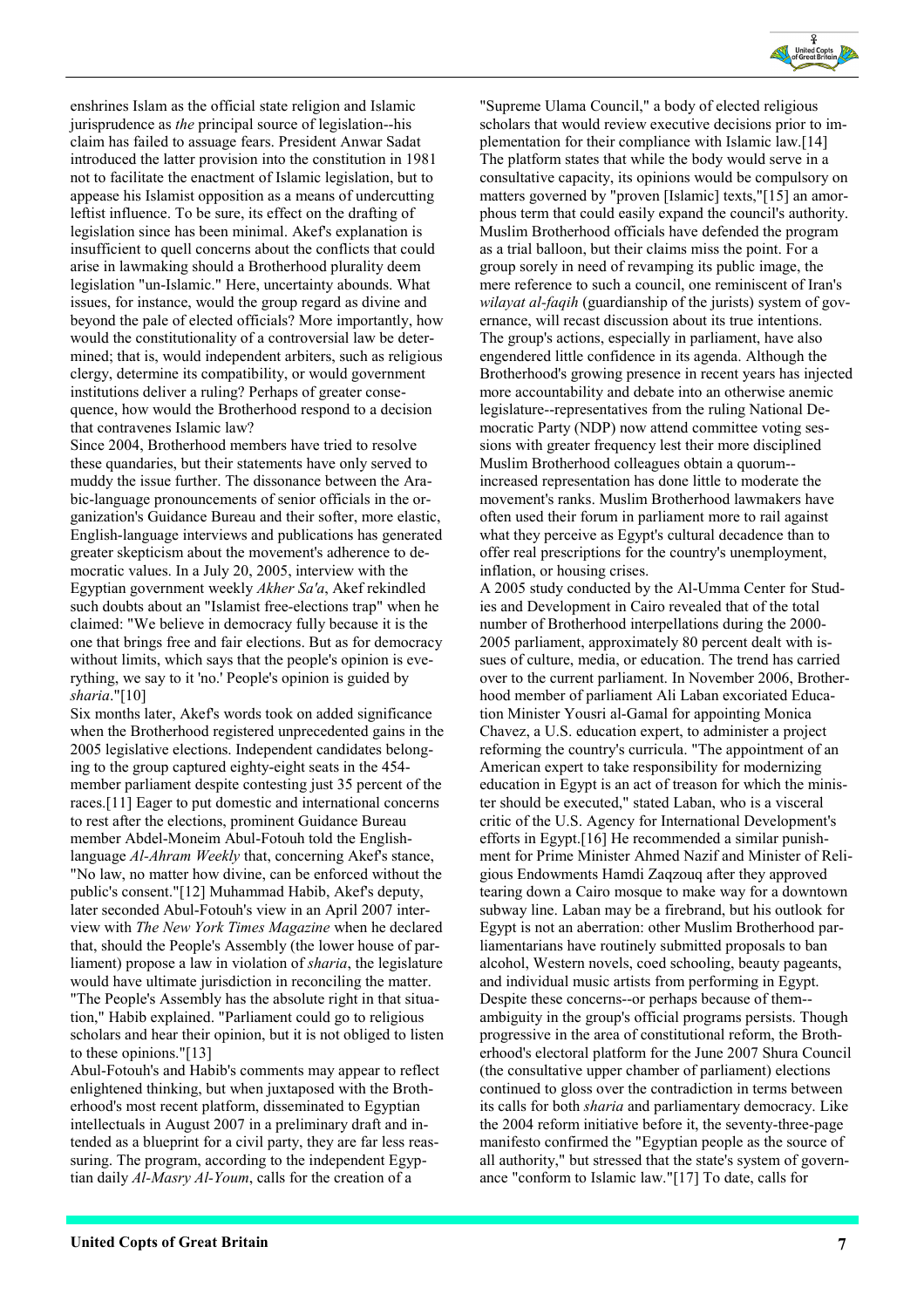

greater clarification on how these principles would play out in practice--and the all important issue of whether the Brotherhood would establish a political party, independent of the religious movement, that is open to all Egyptians- have fallen on deaf ears. Until they are answered unequivocally, the Brotherhood's inability or reluctance to reconcile Islamic law with democratic norms will continue to fuel speculation that its commitment to pluralism is both fleeting and politically expedient.

#### The Coptic Question

Controversy over the Brotherhood's vision for a "civil state with an Islamic framework" also stems from its ambiguous, if not distressing, view of Egypt's Coptic Christians. Though considered one of the most homog-enous countries in the Arab world, Egypt boasts the largest Christian population in the region; estimates vary because of sensitivity, but Copts are thought to comprise between 8 and 15 percent of the country's nearly 80 million people.[18] The minority status of Egypt's Coptic community has long been a delicate issue. The recent outbreak of sectarian violence in the village of Bamha in May 2007 highlighted the growing religious divide between Egypt's Christians and Muslims. The phenomenon is nothing new. As Nabil Abdel Fattah, assistant director of the Al-Ahram Center for Political and Strategic Studies in Cairo, noted recently, the roots of intercommunal tension in Egypt stretch back more than half a century. "The structure of the political regime effectively holds no space for Copts. Coptic political representation began to diminish at the end of the 1940s and with the coming of the 1952 revolution almost disappeared," he stated.<sup>[19]</sup>

Today, the plight of Copts and other minorities is perhaps even more precarious. While the constitution's defense of universal citizenship and religious tolerance is beyond reproach, institutionalized discrimination against Christians remains commonplace. For instance, presidential decree 291, a modern-day adaptation of the Ottoman Empire's Hamayouni Edict, places the construction and renovation of churches under government jurisdiction.[20] Approval is often an arbitrary and protracted process. Appointments to government and university posts by Egyptian president Hosni Mubarak are just as revealing: only one of the country's twenty-six provincial governors is Christian, and there are no Christian deans or presidents at any of Egypt's public universities.[21] Copts are also unable to matriculate at Al-Azhar University, the taxpayer-funded institution considered the Arab world's leading center of Sunni religious scholarship. Discrimination also extends to politics: of the 109 candidates fielded by the NDP and vetted by Mubarak in last June's Shura Council elections, not one was Coptic. [22] In general, Christians are all but barred from the upper ranks of the military and executive branches. It is within this context that the Brotherhood's duplicitous remarks about religious tolerance have caused consternation among Christians. Since the Brotherhood's success in

the 2005 parliamentary elections, the question of whether the group would safeguard minority rights and universal citizenship has risen to greater prominence. One source of friction between Copts and the Muslim

Brotherhood stems from discrimination in the public sector. Though the Brotherhood's 2004 reform initiative and 2007

Shura program describe Copts as "partners of the homeland" and "part of the fabric of Egyptian society," such statements are mere platitudes. Semantics is a Brotherhood art form: the programs are more illuminating for what they imply than for what they actually state. Take the 2007 Shura platform: it declares that Copts "are equal with their Muslim brethren in all rights and duties, and in obtaining public positions on the basis of ability and specialization."[23] On the surface, this clause may appear benign, but for those well versed in Brotherhood parlance, it is yet another telltale sign of deception. The document offers little clarity as to what this means except to state that "all citizens have the right to obtain membership in parliament."[24] Responses to questions of a more sensitive nature, such as whether a Christian can serve as president or hold highranking positions in the security forces or executive cabinet, are conspicuously absent from the document.

Such questions, of course, are not unfounded. In April 1997, then-supreme guide Mustafa Mashhur set off a firestorm of criticism when he portrayed Copts as fifth columnists and demanded the reinstatement of the jizyah, the traditional poll tax levied on non-Muslims living under Muslim rule. Mashhur, no doubt one of the more polemical figures in the Brotherhood's history, told Al-Ahram Weekly that the taxation of Copts "is a part of sharia which also entails their exclusion from the army. . . . If we have non-Muslims in the army and a Christian country attacks us, then Christian members of the armed forces could change their allegiance and become agents for the enemy."[25] Brotherhood officials have since repudiated the *jizyah* and the related concept of *dhimmitude*--the second-class status to which *jizyah*-paying, non-Muslim subjects were relegated--but their track record on universal citizenship remains worrisome. In a May 17, 2005, interview with the Arabic daily Azzaman, Habib, the current deputy guide, invoked the doctrine of wilaya kobra (major governance; i.e., the presidency) to justify the Brotherhood's position on religious rule. In defending the principle, which holds that non-Muslims cannot preside over Muslims in high-level civil positions, he stated: "When the movement will come to power, it will replace the current constitution with an Islamic one, according to which a non-Muslim will not be allowed to hold a senior post, whether in the state or in the army, because this right should be granted exclusively to Muslims."[26] In a February 2, 2006, editorial posted on the Brotherhood's official Arabic-language website.

 Habib soft-pedaled his earlier stance when he wrote that the Brotherhood would bestow "complete citizenship" upon Christians, which would include the "full right to hold public office, except for the head of state."[27] But as Israel Elad-Altman points out, Habib's translated comments on the Brotherhood's English-language website were even more diluted to read that Copts would enjoy the right to hold public posts "*including* that of head of state."[28] Yet, in another familiar instance of Brotherhood schizophrenia, the movement's most recent party platform prohibits both women and Christians from occupying the presidency because the position entails certain Islamic duties neither can perform.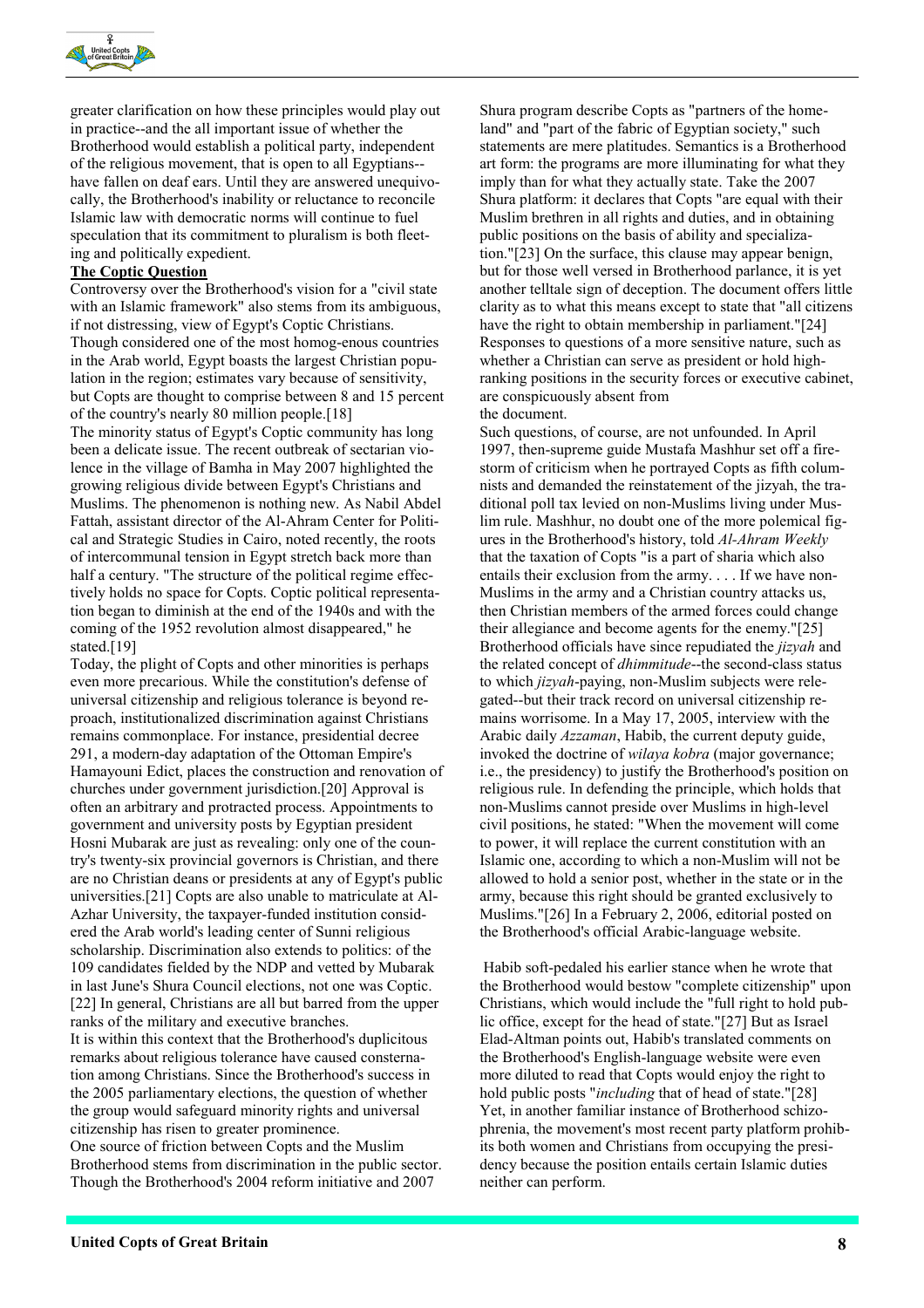

On October 10, 2007, Brotherhood member of parliament Mustafa Awadallah echoed the document's view when he stated, "We cannot accept a Coptic nominee for president" because "we do not want to oblige anyone at the expense of religion."[29]

Mistrust of the Muslim Brotherhood is also rooted in its equivocal condemnations of sectarian violence. When Coptic-Muslim violence convulsed Alexandria, Egypt's second largest city, in April 2006 after a knife-wielding Muslim assaulted parishioners in three churches, killing one, Essam El-Erian, head of the Brotherhood's political bureau, denounced the attacks as "wanton acts of violence," confirming that the "grievances of the Coptic community of Egypt are an integral part of the wider grievances of the people of this country."[30] However, an April 17, 2006, report in the London daily Al-Quds al-Arabi revealed that, while the Brotherhood condemned the attack itself, it endorsed the whitewashed account put out by the Egyptian Interior Ministry: that the violence was not the result of religious intolerance or incitement, but rather the work of a mentally deranged individual.[31] The Brotherhood's acknowledgement of the root causes behind Christian-Muslim strife has since improved but leaves much to be desired. Following the latest episode of violence in Bamha, in which Muslims, protesting the construction of a church, set fire to Coptic shops and homes, the movement issued an Englishlanguage condemnation attributing the incident to "religious intolerance" and an "incorrect understanding of Islam," but posted no such statement in Arabic.

#### A Renunciation of Violence?

Reservations about the Brotherhood extend to the group's position on violence. To date, it has eschewed only terrorism within Egypt, which arouses suspicions about its efforts to obtain legitimacy as a peaceful political actor. That the Brotherhood has sanctioned violence in the past is not in question. A 1946 intelligence report commissioned by the U.S. War Department painted a picture of a "militant society" that "encourages youth movements and maintains commando units and secret caches of arms," estimating that the movement possessed somewhere between 60,000 to 70,000 rifles.[32] Established in the 1940s under British occupation, the group's paramilitary branch known as the al-nizam al-khas (special apparatus) carried out a wave of bombings and targeted assassinations. The violence culminated in the 1948 murder of Egyptian prime minister Mahmoud Naqrashi following his order to disband the movement. A failed attempt by the group on the life of thenprime minister Gamal Abdul Nasser in October 1954--its actual role in plotting the attack is still the subject of controversy--forced the movement underground until it reemerged under Sadat as a counterweight to Nasserist forces. By the time it resurfaced in the 1970s, however the Brotherhood was not in a position to engage in terrorist activity against the state.

Instead, the movement sought a modus vivendi with the Sadat regime. As Gamal Sultan, an ex-member of the violent Islamist group al-Jama'a al-Islamiya, explained, "The Muslim Brotherhood had just come out of Nasser's prisons, they were worn out and just wanted to make peace with the government--al-Jihad and al-Jama'at were young groups that had different ideas--they were more appealing to the youth."[33] Upon their release, most Muslim Brotherhood

members recanted their views on violence and distanced themselves from the beliefs of Sayyid Qutb, the Muslim Brotherhood ideologue whose seminal 1964 work, Signposts, served to radicalize a new generation of Egyptians for whom the group was not confrontational enough. (Today, the Muslim Brotherhood as a movement still refuses to renounce Qutb's tract, even though it serves as the ideological inspiration for al Qaeda and other like-minded terrorist groups).

But as the Brotherhood's radical fringe splintered off to embrace jihad and take up arms, the Guidance Bureau, led by then-supreme guide Omar Tilmisani, embarked on a new, gradualist approach to implementing Islamic law by penetrating society not only through the mosque, but also through the political system. Although prohibited from operating as a licensed political party, Muslim Brotherhood members were allowed by Mubarak to stand as independent candidates for parliament in the 1980s. In the 1984 legislative elections, the group threw its hat in the ring by forming an alliance with its traditional foe, the liberal al-Wafd party. The Muslim Brotherhood shift in methodology paid off as the alliance won 13 percent of the seats in parliament, and the Brotherhood emerged as a potent opposition force to Mubarak.[34] The movement's intermittent participation in elections since 1984--and its apparent willingness, at least procedurally, to play by government rules despite heavy manipulation--has helped silence many of its critics, but questions about its repudiation of violence still linger. On December 10, 2006, Muslim Brotherhood-affiliated students clad in fatigues and black masks staged a paramilitary parade at Al-Azhar University. The Hamas-style spectacle drew a swift rebuke from government officials leery of the movement's clandestine nature and violent history. Minister of State for Parliamentary Affairs Moufid Shehab accused the movement of reactivating latent militia cells by "issuing directives to Al-Azhar University students . . . to undertake acts of sabotage, violence, and destruction."[35] Although the parade allegedly arose as a remonstration against restrictions placed on Brotherhood students running in student union elections, the group gave the government and state-run press ample ammunition to portray it as a threat by failing to adequately respond to their recriminations. Brotherhood leaders apologized and denounced the event, but they squandered a golden opportunity to make their movement's internal operations more transparent. Parliamentary bloc leader Muhammad Saad al-Katatni, for example, spun the episode as an "athletic" display, yet failed to discredit charges, no matter how specious, of Muslim Brotherhood incitement and indoctrination on university campuses.

While the Al-Azhar episode rekindled doubts about the movement's disavowal of violence at home, it has been its position on violence and terrorism beyond Egypt's borders that has given U.S. policymakers pause. Here, Muslim Brotherhood sympathizers have found it more difficult to rally to its defense. On August 3, 2006, with Arab governments standing on the sidelines during the height of the Israel-Hezbollah war, Akef declared his readiness to "send immediately 10,000 mujahedeen to fight the Zionists alongside Hezbollah."[36] That Akef, who had praised Hezbollah's initial seizure and killing of Israeli soldiers on July 12,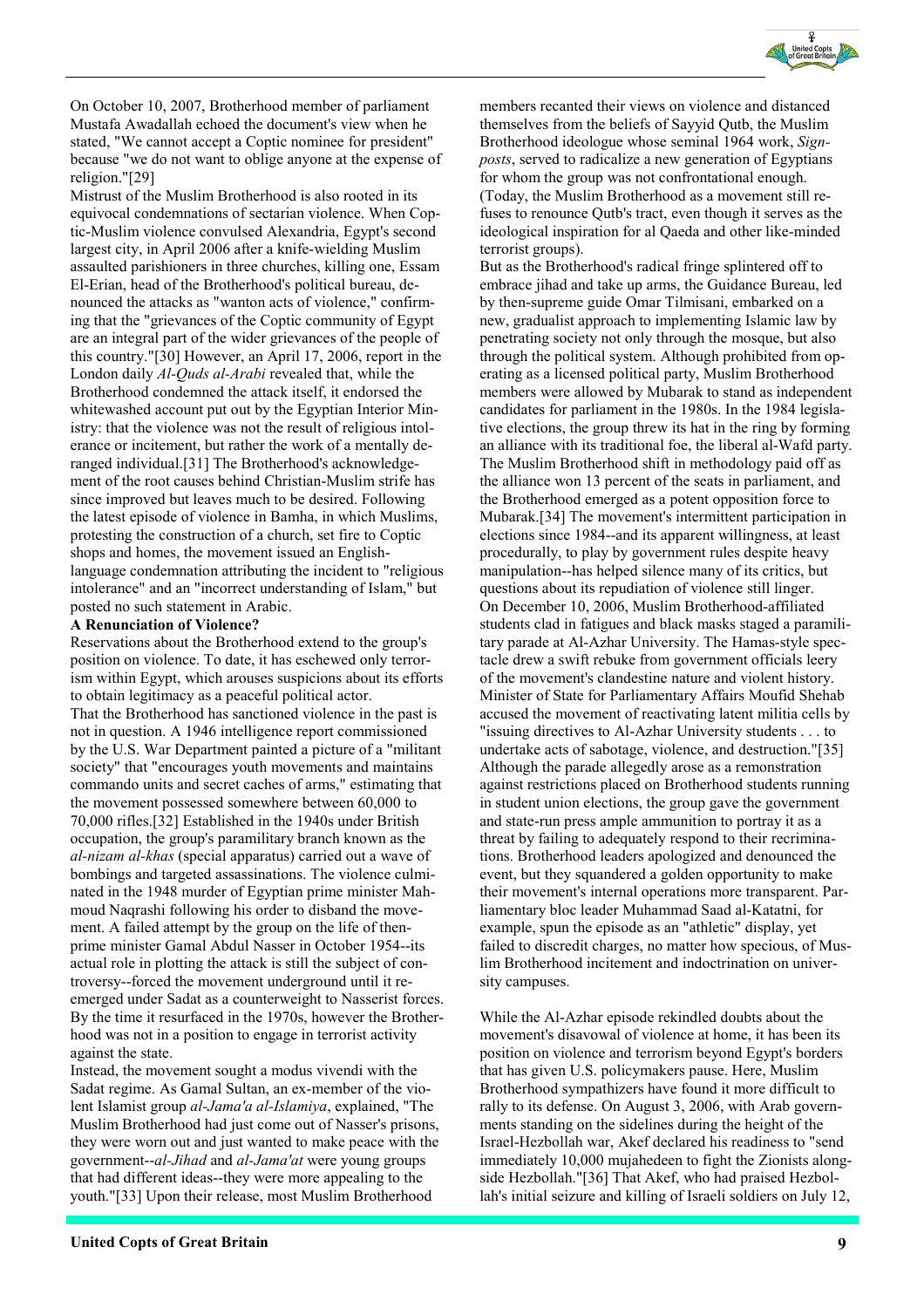

2006, as a "heroic act"--the casus belli for Israel's monthlong military campaign--was unable to deliver on his promise mattered little. His declaration was consistent with the movement's anathematic view of Israel. In their public oratory, Akef and other Brotherhood officials have made little secret of their enmity for both Israel and the United States, which, like the Jewish state, they perceive as a colonial and expansionist power. To this end, the Brotherhood has regularly endorsed Palestinian and Lebanese "resistance"--a euphemism for terrorism--against Israel and legitimized suicide operations against U.S. forces in Iraq and Afghanistan as "a religious obligation."[37]

#### Camp David and the U.S.-Egyptian Relationship

Should the Brotherhood ever assume power or constitute a majority in parliament, such positions, of course, would have profound implications for the Camp David Peace Accords and, *ipso facto*, the U.S.-Egyptian relationship. While the Brotherhood's numerous policy programs have skirted the issue of adherence to the accord, Akef has been more forthright in his public pronouncements. In a November 10, 2007, interview, Akef stated that the "Brotherhood has not recognized Camp David from the very first day it was signed," explaining not only that the group rejects all agreements with Israel but that Arabs and Muslims should "resist the enemy [Israel] with armed jihad."[38]

So ingrained is this rejectionist stance within the Brotherhood that when political bureau chief and unofficial spokesman Essam El-Erian, a so-called voice of moderation, told the pan-Arabic daily *al-Hayat* in October 2007 that the "Brotherhood would recognize Israel if it ever came to power," the internal backlash proved so overwhelming that El-Erian retracted his statements and informed the Brotherhood's website that the movement "sees Israel's existence as null and void. . . . [I]t is not possible to recognize it."[39] Perhaps concerned that El-Erian's initial statement signaled a softening of the Muslim Brotherhood position, Akef put the issue to rest when he emphasized that the movement "did not have anything called 'Israel' in its dictionary," and that while Muslim Brotherhood members were free to express their opinions, "the final decision rests with the supreme guide."[40]

But despite their tough talk, Muslim Brotherhood leaders have yet to articulate how they would deal with the likely fallout of such a decision. To be sure, abrogating the Egyptian-Israeli peace agreement would be reckless. It would have far-reaching consequences not only for the Brotherhood but also for Egypt. Voiding the treaty would accelerate the Brotherhood's isolation in the Western world, but more importantly, it would all but guarantee the termination of Egypt's annual \$1.8 billion U.S. aid package--\$1.3 billion of which is earmarked for military assistance. For the Egyptian military, a powerhouse institution that depends on Washington for much of its training and the procurement and maintenance of its armaments, an abrupt cutoff would jeopardize security and invite internal instability. Just how the Brotherhood would compensate for U.S. assistance and maintain a deterrence capability toward Israel is unclear. Economic considerations are also paramount to the equation. In their rhetoric, Muslim Brotherhood leaders have often touted plans to develop traditionally neglected regions, such as Upper Egypt and the Sinai Peninsula. But would, for example, a Brotherhood-led government subordinate pragmatism to principle and annul the Qualified Industrial Zone (QIZ) agreement, a 2004 trilateral arrangement with Israel and the United States whereby Egyptian goods manufactured in designated industrial areas can enter the United States duty-free because of a proviso that such products contain a minimum percentage of Israeli inputs? While it is true that the QIZs are geared toward textiles, their abolition would not be insignificant. From January to November 2006 alone, Egypt exported LE 3.5 billion (\$630 million) worth of goods under the QIZ, an amount equaling 22 percent of all Egyptian exports sent to the United States during that period.[41] Indeed, if a Brotherhood-led government decided to scrap the QIZ deal, which Egypt and Israel expanded in October 2007 to include eight new zones in Upper Egypt, such a decision would no doubt have a deleterious effect on Egypt's ability to attract foreign investment, and could scuttle its participation in the European Union's Euro-Mediterranean free-trade zone, slated to come on line in 2010.

#### Engage or Isolate?

Since the September 11, 2001, terrorist attacks, U.S. policymakers have grappled with various challenges in their efforts to spread democracy to the Arab world, of which few have been thornier than the question of how to cope with the region's mainstream, non-violent Islamist movements. The dilemma is clear: Should the U.S. government reach out to organizations that obtain power through legal channels but that may be inimical to Western interests? Or should it isolate such movements and subject itself to the charge of advancing a foreign policy fraught with double standards? In the aftermath of 9/11, the Muslim Brotherhood in Egypt has presented U.S. officials with precisely this conundrum.

The question has become particularly acute, especially in academic circles, since 2005, when the movement made historic gains in parliamentary elections and became the leading opposition force to the Mubarak government. Those advocating U.S. engagement with the Brotherhood have pointed to both its success at the ballot box and the weakness of secular liberal parties, both financially and organizationally, to suggest that democracy in Egypt cannot come at the group's expense. Washington's so-called search for secular, cookie-cutter-style democrats is, they believe, a quixotic effort that ignores the elephant in the room in both Egypt and the Arab world. By courting the Muslim Brotherhood, the thinking goes, Washington could not only restore some of its lost credibility in the Middle East; it could truly serve the cause of democracy by blunting the influence of less moderate Islamist movements on the ascent across the region.

But the ambiguous and loophole-ridden rhetoric of the Egyptian Brotherhood casts serious doubts on the belief that it could serve as a coalescing force for moderation and liberal reform. Some have defended the troubling discrepancies within their discourse by claiming that the group's policy positions are a product of the environment it inhabits; that is, given its "outlawed" but tolerated status, its leaders are loath to lay their cards on the table for fear of government reprisal. But while the Mubarak regime's heavyhanded treatment of the movement may help to explain its efforts to maintain an aura of secrecy, especially among the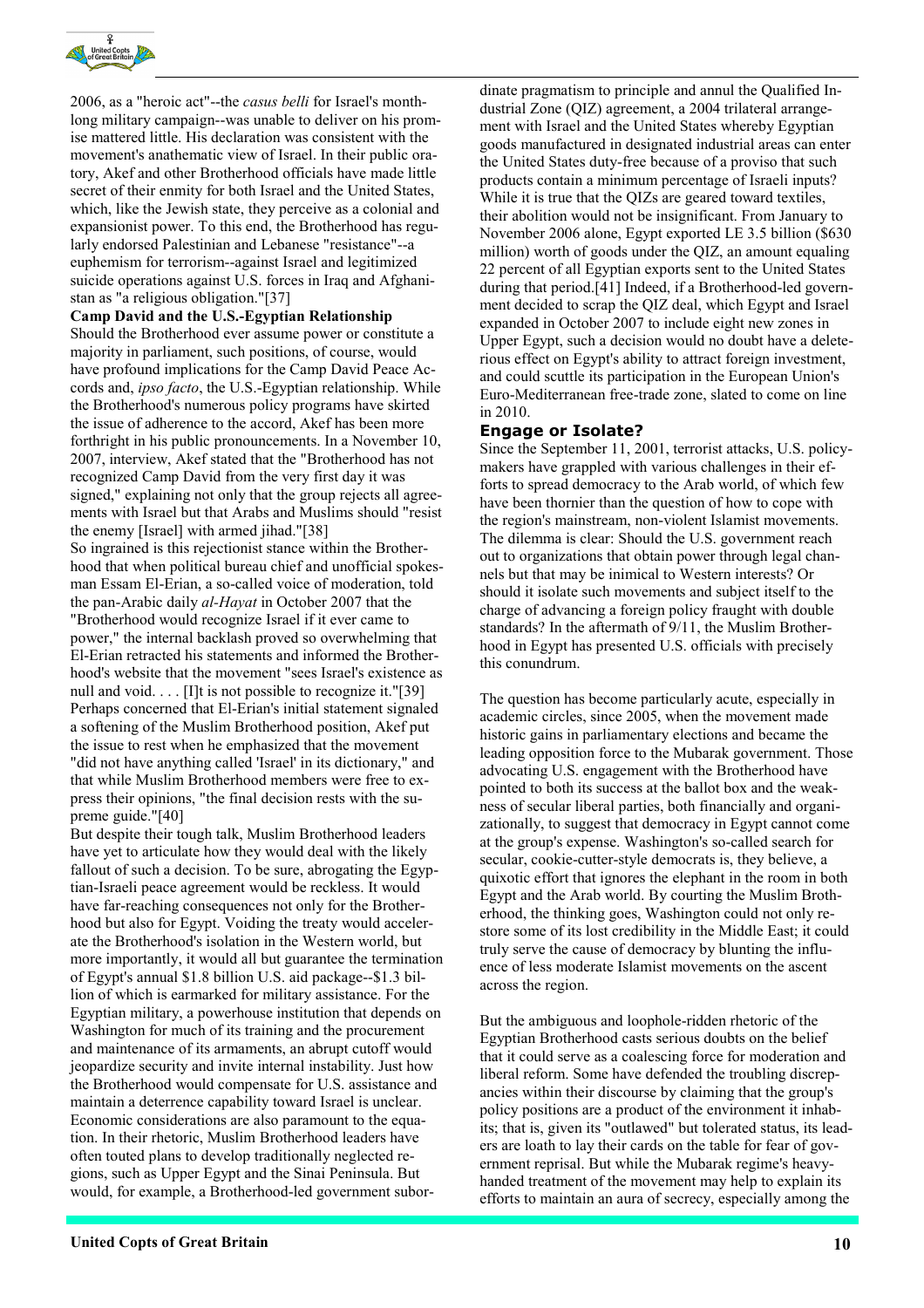





Pope Benedict XVI has appealed for just solutions to the conflicts in the Middle East, Iraq, Africa and elsewhere in his annual Christmas message.He denounced terrorism and violence that victimised children and women.

NEWS FOR THE NEWS

The Pope said he hoped the "light of Christ" would "shine forth and bring consolation to those who live in the darkness of poverty, injustice and war".

He also said : "May this Christmas truly be for all people a day of joy, hope and peace." and urged political

leaders to have the "wisdom and courage to seek and find humane, just and lasting solutions" to "ethnic, religious and political tensions… [which are] destroying the internal fabric of many countries and embittering international relations".

In the Pope's midnight Mass at the basilica, he urged people to find time for God and the needy.

#### In Palistine:

Latin Patriarch Michel Sabbah, the Catholic leader in the Holy Land, called for peace in the Middle East as he led the Mass. He said: "This land belongs to God. It must not be for some a land of life and for others a land of occupation and a political prison,".

Palestinian Authority President Mahmoud Abbas, a Muslim, joined the midnight Mass in Bethlehem and emphasised that not only Christians were celebrating the festival. He said: "The new year, God willing, will be a year of security and economic stability," he



added: "We pray next year will be the year of independence for the Palestinian people," he added.

## Calls for hates and Killing

In Iraq A car bomber killed more than 20 people when he was stopped by police and local militias in Baiji, about 250km (155 miles) north of Baghdad. Later, a suicide bomber killed 10 people in Baquba, at the funeral of a father and son who were part of a Sunni group allied to US forces.

In Turkey, the Turkish forces have killed hundreds of Kurdish rebels and struck more than 200 targets in northern Iraq in the past 10 days.

In Egypt Rescuers are looking for survEgypt ivors in the rubble of a block of flats that collapsed in Alexandria on Monday, killing at least 12.

Collapses happen frequently in Egypt's overcrowded urban centres, where many buildings are constructed with poor materials and regulations are flouted.

Two storeys had been added illegally to the building and local authorities ordered them removed as long ago as 1995, though the order was never implemented. Three people were pulled alive from the site in the suburb of Loran but another 15 are feared dead in the ruins.

#### (Continuation of p 10)

old guard, it does little to account for why--if the Brotherhood is as truly committed to political pluralism as its claims to be- its leaders continue to speak out of both sides of their mouths on the most fundamental issues of democracy. Certainly, adopting airtight positions that are in line with democratic principles would not make the group any more prone to the arbitrary crackdowns it currently endures at the hands of a regime keen to preserve its monopoly on power. There is scant evidence to suggest, then, that the Brotherhood's official programs and rhetoric reflect anything but its core beliefs. As the Hosni Mubarak era in Egypt draws to a close, and more than a quarter-century of semi-authoritarianism gives way to potential uncertainty, it is understandable that the vast majority of Egyptians desire a democratic alternative to the status quo. But such an alternative should not come in the form of the Muslim Brotherhood. Time and again, the group has demonstrated its desire to fuse together mosque and state, a combustible mix that, given the movement's rigid interpretation of Islam, bodes ill for Egypt's and the region's democratic evolution. Until the Egyptian Muslim Brotherhood can prove otherwise in both word and deed, any attempt by the United States to engage it is premature. .

## حادلات الصلح خى إسمنا وطالبة الأقبالى الإعتذار!

الفنان والكاتب القدير شفيق بطرس يجسد في رسوماته الكاريكاتورية الواقع الذي يعيشـه الاقبـاط تـحت ظلّ هذا الـتـعسف والارهاب . والرسم الكاريكاتوري التالي هو ابلغ تعبير كلمى خنوع الاقباط للدرجة التي لم يصلوا فيها حتى الى مستوى الخرفان التي تعرف كيف تتكلم وترفع صوتها في وجه الجزار دون خوف من السكين التي بيده. وعجبي!!